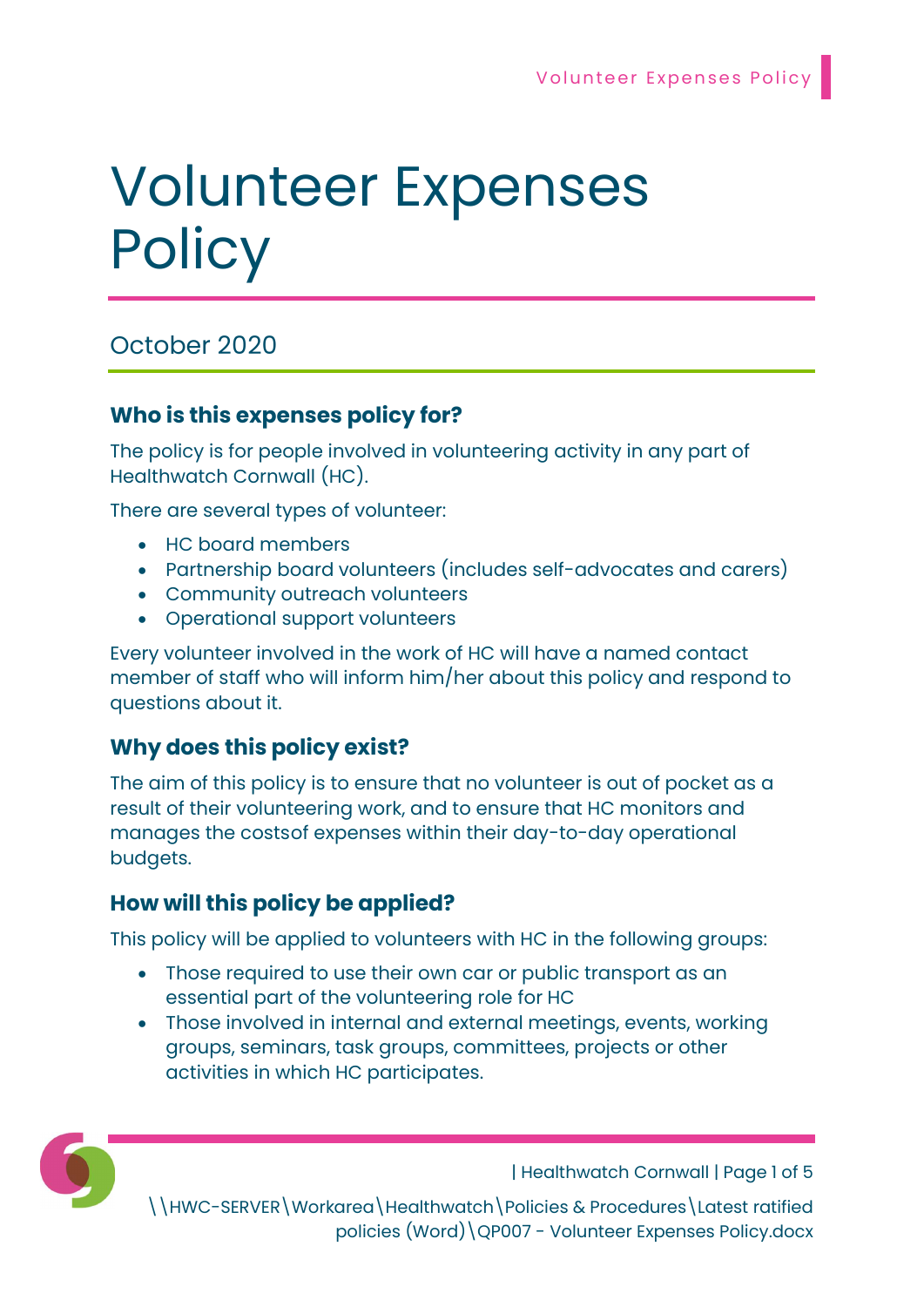Members of the public attending a meeting set up by HC are not 'volunteers' and will not be subject to this policy.

#### What expenses are covered?

HC will reimburse all reasonable expenses incurred as a consequence of direct

involvement of volunteers in its work. Where unusually large sums are involved (£50 and above) expenditure should be agreed in advance with the volunteer's contact at HC, in particular where travel outside Cornwall is involved.

# **Travel**

The following travel expenses will be reimbursed, provided that relevant receipts are attached to the claim form:

- Bus/coach fares
- Train fares (standard class)
- Car parking charges
- Bridge tolls
- Ferry fares

Taxi fares will not normally be reimbursed, except on a case-by-case basis (e.g. where there are mobility problems, late night meetings at isolated locations). Prior agreement is essential.

Please note that volunteers can approach their contact and ask for tickets to be booked for them in advance, thus avoiding volunteers having to pay out substantial sums of money. Specialist transport, for example where the volunteer has a disability, must be arranged by HC. HC must be notified as soon as possible if specialist transport needs to be cancelled.

# Mileage rates

Mileage rates are set by HMRC. Current rates are:

Cars and Vans: 45p per mile (up to 10,000 miles)

Motorcycles: 24p per mile (up to 10,000 miles)

Bikes: 20p per mile (up to 10,000 miles)



| Healthwatch Cornwall | Page 2 of 5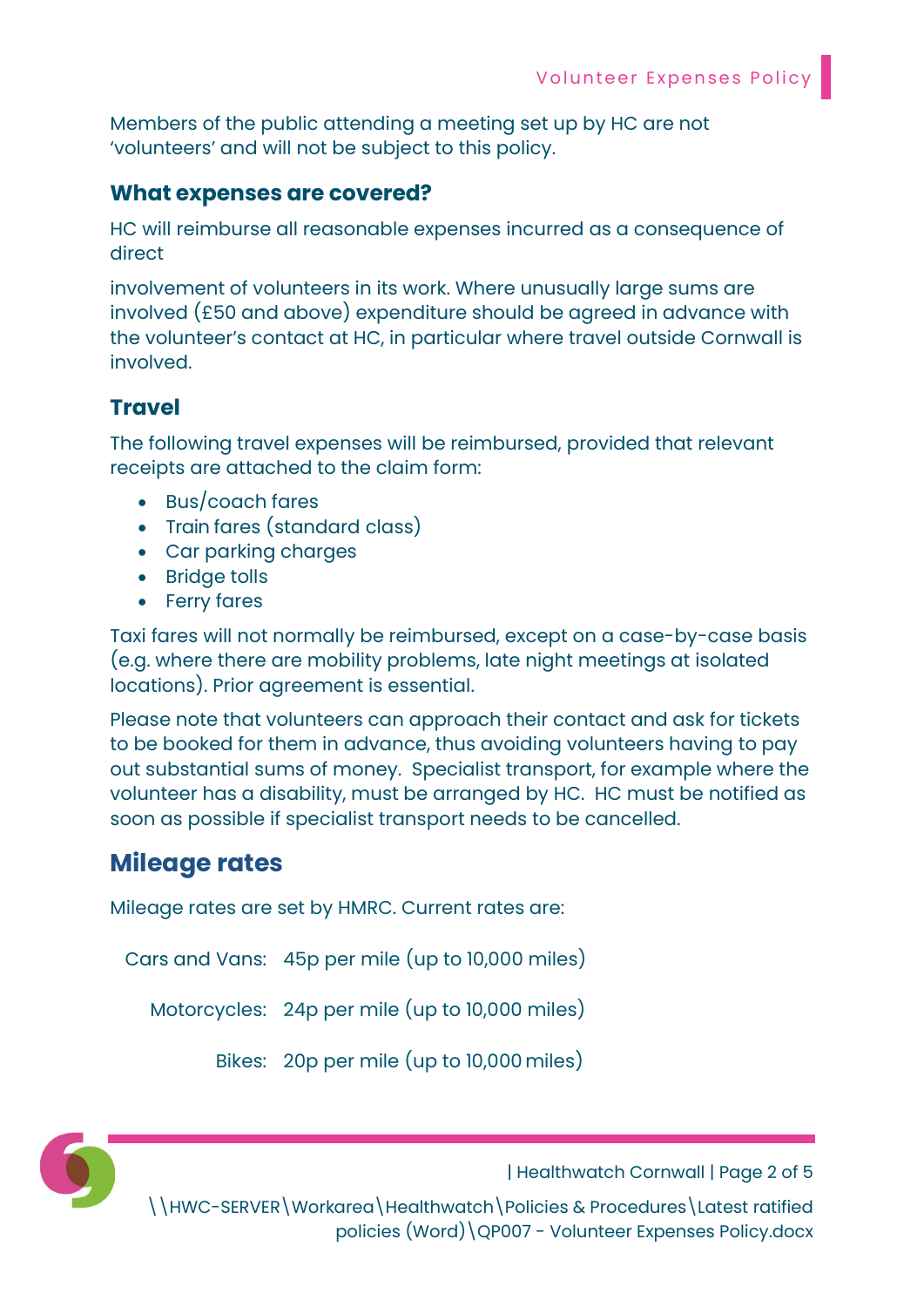Note: lower rates are paid over 10,000 miles but it is not anticipated that this will be required.

#### Requirement for Standard Motor Vehicle (SMV) Mileage:

In line with national policy guidance all volunteers in receipt of the SMV mileage rate must fulfil the following requirements:

- Drive their own private vehicle (including motorcycles), i.e. one belonging to the volunteer, their spouse or partner
- Have a valid drivina licence

It is the responsibility of volunteers to ensure that their vehicle insurance policy covers the journey resulting from their involvement with HC.

# Subsistence Allowances

#### Day Subsistence Allowance

This allowance only applies when there are no refreshments or meals provided, and when the volunteering activity lasts:

- more than four hours but less than ten hours £5.00
- more than ten hours £15

#### 24-hour subsistence allowance:

This is paid when an overnight stay is required and has been agreed in advance with the contact at HC.

- Costs of bed and breakfast as agreed with your contact
- Meal allowance up to £20
- Personal incidental expenses allowance (e.g. phone calls) up to £5

Note that: volunteers can approach their contact and ask for accommodation to be booked in advance in order to avoid disbursement by the volunteer of considerable sums of money.

#### Other expenses

The following expenses are also covered, but need to be agreed in advance with the volunteers' contact at HC:

Taxi fares (see above)



| Healthwatch Cornwall | Page 3 of 5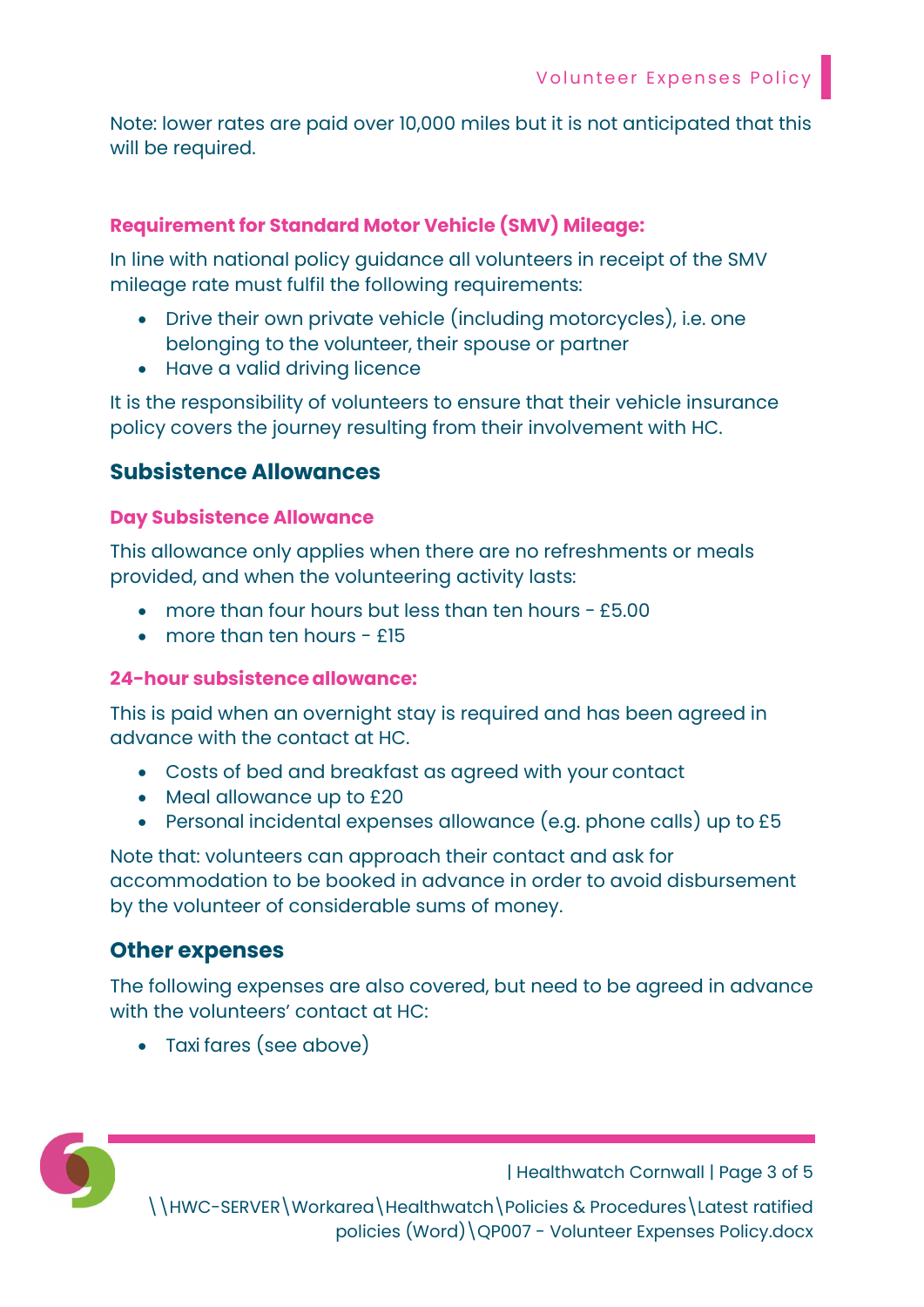- Childcare arrangements: where a volunteer needs additional childcare support as a result of volunteering with Healthwatch (e.g. child minder, crèche, nursery)
- Carer responsibilities: where a volunteer has caring responsibilities, then reasonable carer's expenses will be reimbursed to cover the cost of a temporary replacement

Other exceptional expenses may be reimbursed subject to prior agreement with the volunteer's contact.

### Expenses not covered

- Lost earnings
- First class travel (volunteers should pay the difference between standard and first-class travel)

# Expenses for those receiving benefits

People may volunteer and claim benefits if:

- the only money they get from volunteering is to cover expenses
- they continue to meet the conditions of the benefit they receive. See https://www.gov.uk/volunteering/pay-and-expenses for more details.

The potential tax or benefit implications remain a matter for the individual concerned. HC recommends that volunteers seek advice directly from the relevant agency.

# How are expenses paid?

Expenses will only be reimbursed on receipt of a validated and signed expenses claim form. These should be available from the staff member asking for volunteer involvement.

Your contact can offer assistance in completing forms. HC will make sure that payment is processed as quickly as possible, but it may take up to four weeks.

Payment is usually made by BACS and it is the volunteer's responsibility to make sure HC has their bank details. However, if a volunteer does not have a bank account or a delay in payment may cause financial difficulty, staff may be asked to provide cash at the time of attendance at a meeting or event. If expenses have not been reimbursed within six weeks, volunteers are asked to speak to their contact and/or the manager of the project they are working on.



| Healthwatch Cornwall | Page 4 of 5